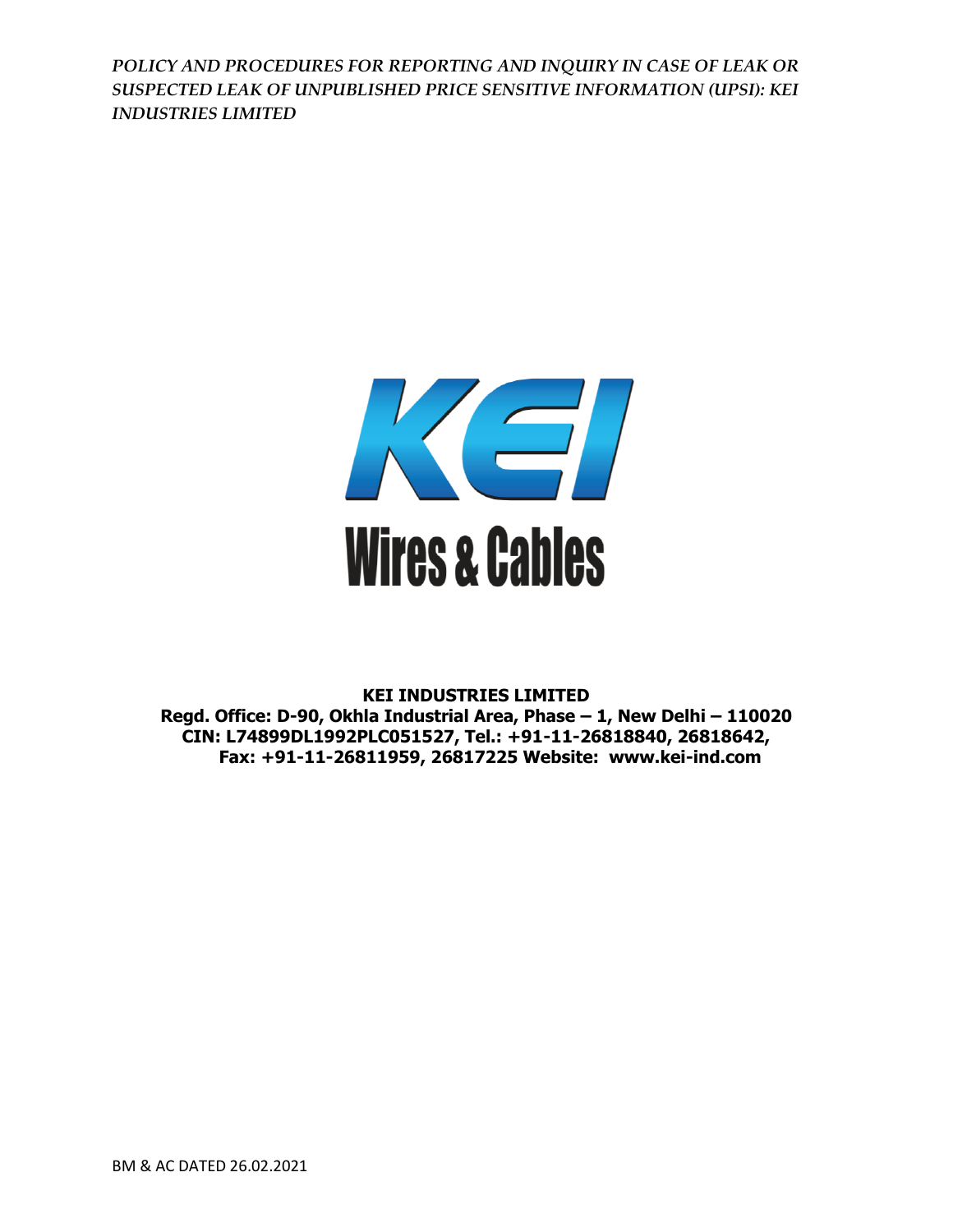# POLICY AND PROCEDURES FOR REPORTING AND INQUIRY IN CASE OF LEAK OR SUSPECTED LEAK OF UNPUBLISHED PRICE SENSITIVE INFORMATION (UPSI)

*[Pursuant to Regulation 9A (5) and (6) of SEBI (Prohibition of insider Trading) Regulations, 2015]*

### **1. INTRODUCTION:**

- **1.1** Unpublished Price Sensitive Information *("UPSI")* means any information, relating to a Company or its securities, directly or indirectly, that is not generally available which upon becoming generally available, is likely to materially affect the price of the securities.
- **1.2** Regulation 9A (5) of the Securities and Exchange Board of India (Prohibition of Insider Trading) Regulations, 2015 *("SEBI (PIT) Regulations")* has mandated every listed Company to frame a written policy and procedures for inquiry in case of leak or suspected leak of UPSI and initiate appropriate inquiries on becoming aware of leak or suspected leak of UPSI and inform the Securities and Exchange Board of India *("SEBI")* promptly of such leaks, inquiries and results of such inquiries.
- **1.3** Regulation 9A (6) of the SEBI (PIT) Regulations has mandated every listed Company to frame a whistle blower policy and make aware of such policy to enable Employees to report instances of leak of UPSI.
- **1.4** In this regard, the Board of Directors of KEI Industries Limited *("the Company")* has framed the policy and procedures for reporting and inquiry in case of leak or suspected leak of Unpublished Price Sensitive Information **("the Policy")** for adoption.

#### **2. OBJECTIVES OF THE POLICY:**

- **2.1** To strengthen the internal control system of the Company to prevent leak of UPSI;
- **2.2** To restrict and prohibit the practice of sharing of UPSI with unauthorized person;
- **2.3** To have a uniform code to curb the unethical practice of sharing UPSI by Insiders, Employees and Designated Persons with any Person, Firm, Company or Body Corporate;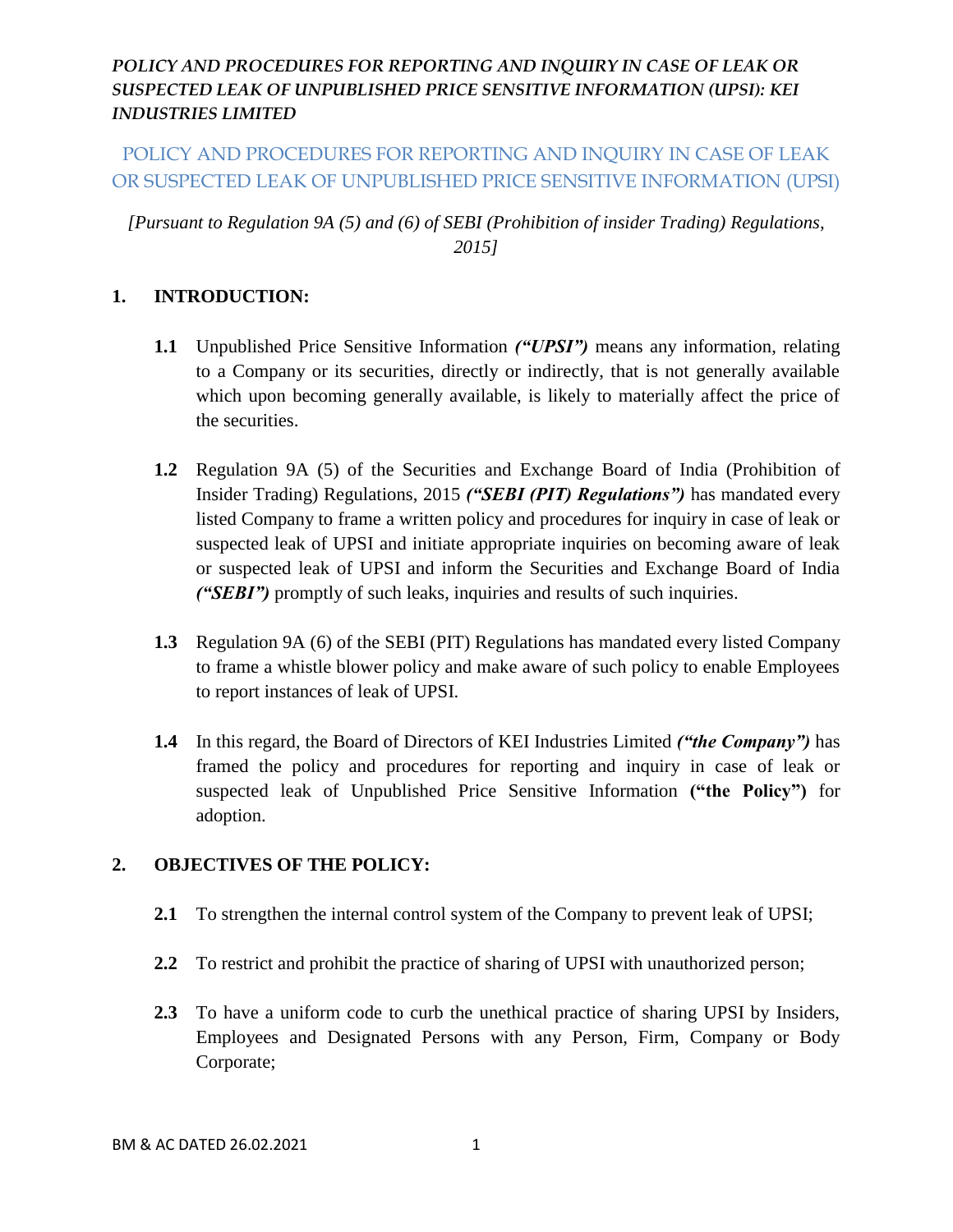- **2.4** To initiate inquiry in case of leak or suspected leak of UPSI and inform SEBI promptly; and
- **2.5** To take disciplinary actions if deemed fit, against any Insider, Employee and Designated Person who appears to be guilty of violating this Policy.

#### **3. SCOPE OF THE POLICY:**

**3.1** The Company endeavors to preserve the confidentiality of UPSI and to prevent misuse of such information. This Policy lays down procedures for filing any information / compliant in relation to leak or suspected leak of UPSI and inquiry thereof and to promptly inform SEBI of such leaks, inquiries and results of such inquiries.

# **4. APPLICABILITY AND EFFECTIVE DATE:**

**4.1** This Policy shall be applicable to all whistle blowers as defined under herein. This Policy shall come into force with effect from 01<sup>st</sup> April 2019.

#### **5. DEFINITIONS:**

- **5.1 "Act"** means the Securities and Exchange Board of India Act, 1992.
- **5.2 "Company"** shall mean KEI Industries Limited.
- **5.3 "Connected Person"** means
	- **(i)** any person who is or has during the six months prior to the concerned act been associated with the Company, directly or indirectly, in any capacity including by reason of frequent communication with its officers or by being in any contractual, fiduciary or employment relationship or by being a Director, Officer or an Employee of the Company or holds any position including a professional or business relationship between himself and the Company whether temporary or permanent, that allows such person, directly or indirectly, access to UPSI or is reasonably expected to allow such access.
	- **(ii)** Without prejudice to the generality of the foregoing, the Persons falling within the following categories shall be deemed to be Connected Persons unless the contrary is established, -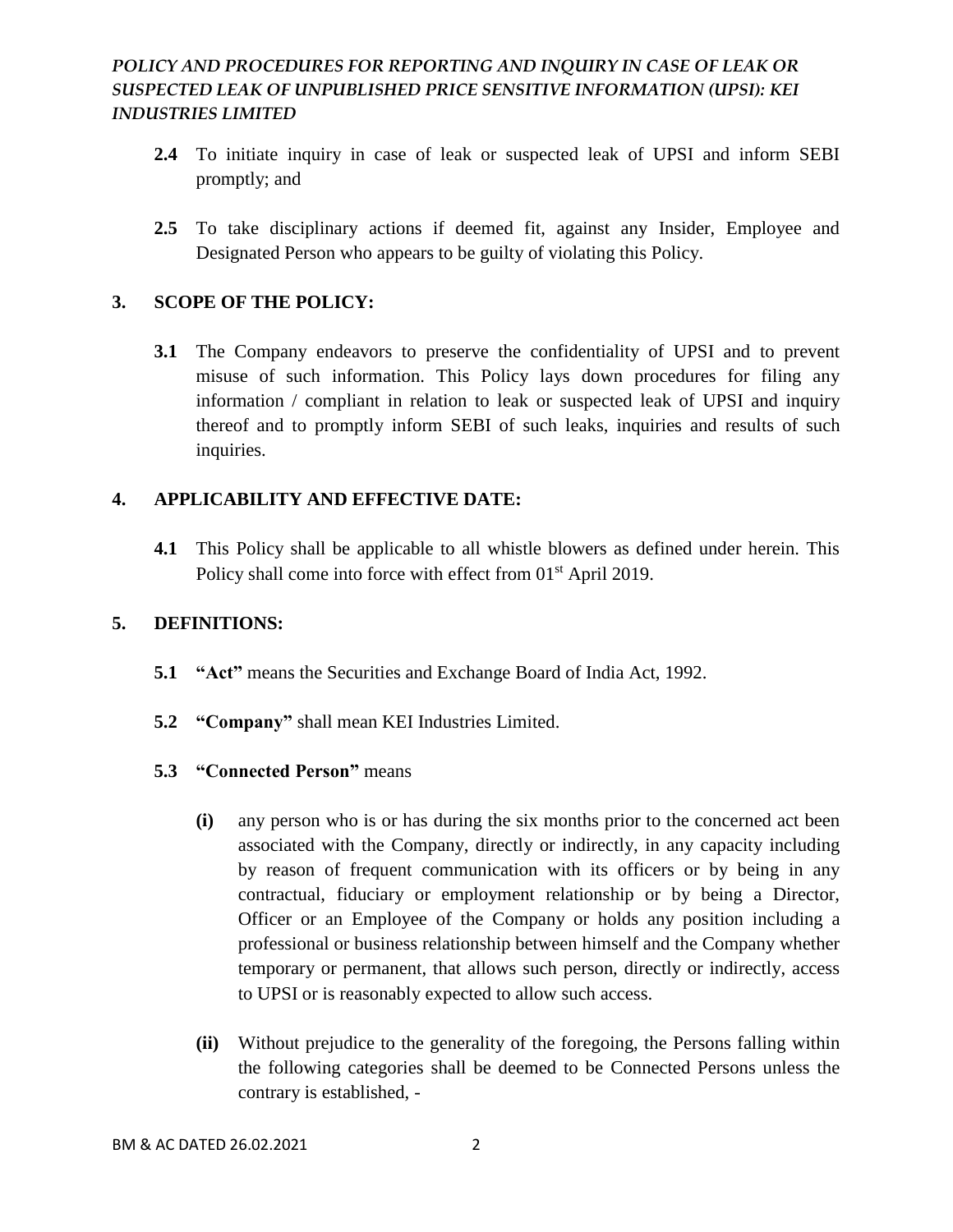- **a.** an immediate relative of Connected Persons specified in clause (i); or
- **b.** a Holding Company or Associate Company or Subsidiary Company; or
- **c.** an Intermediary as specified in section 12 of the Act or an Employee or Director thereof; or
- **d.** an Investment Company, Trustee Company, Asset Management Company or an Employee or Director thereof; or
- **e.** an official of a Stock Exchange or of Clearing House or Corporation; or
- **f.** a member of Board of Trustees of a Mutual Fund or a Member of the Board of Directors of the Asset Management Company of a Mutual Fund or is an Employee thereof; or
- **g.** a member of the Board of Directors or an Employee, of a Public Financial Institution as defined in section 2 (72) of the Companies Act, 2013; or
- **h.** an official or an Employee of a Self-Regulatory Organization recognised or authorized by the SEBI; or
- **i.** a Banker of the Company; or
- **j.** a Concern, Firm, Trust, Hindu Undivided Family, Company or Association of Persons wherein a Director of a Company or his immediate relative or Banker of the Company, has more than ten per cent. of the holding or interest;
- **5.4 "Designated Persons"** means a person as designated by the Company in accordance with its Code of Conduct to Regulate, Monitor and Report Trading by Designated Person(s) and Their Immediate Relative(s) as formulated in accordance with Regulation 9(1) of SEBI (PIT) Regulations.
- **5.5 "Employee(s)"** shall mean and include all Employees of the Company who have been working in India or outside India *(including Permanent Employees, Contractual Employees, apprentices, trainees etc.)* and Directors of the Company, whether a Whole Time Director/Managing Director or not;
- **5.6 "Immediate relative"** means a spouse of a person, and includes parent, sibling, and child of such person or of the spouse, any of whom is either dependent financially on such person, or consults such person in taking decisions relating to trading in securities.
- **5.7 "Insider"** any person who is a connected person or in possession of or having access to UPSI.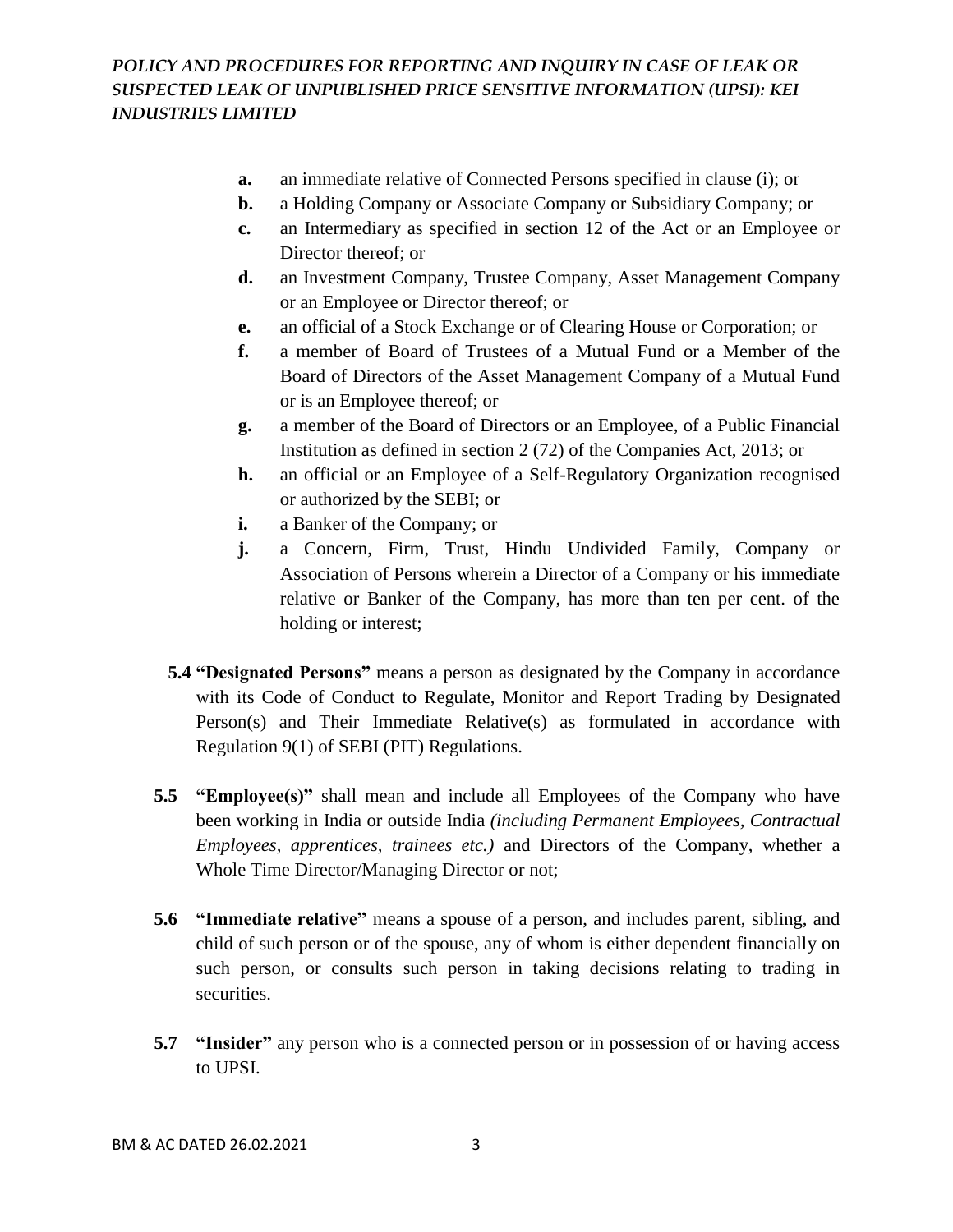- **5.8 "Leak of UPSI"** shall refer to such act / circumstance(s) by virtue of which an UPSI is made available or becomes available, by any means or mode to any Person, Association, Body Corporate, Agency, Society, Entity or a Group thereof, whether registered or otherwise before its official publication or announcement or formal circulation in public domain and which shall also include any purported attempt thereof.
- **5.9 "Protected Disclosure"** means any communication made under this policy with regard to leak or suspected leak of UPSI.
- **5.10 "Securities"** shall have the meaning assigned to it under the Securities Contracts (Regulation) Act, 1956 (42 of 1956) or any modification thereof except units of a mutual fund.
- **5.11 "SEBI"** means Securities and Exchange Board of India.
- **5.12 "SEBI (PIT) Regulations"** means Securities and Exchange Board of India (Prohibition of Insider Trading) Regulations, 2015.
- **5.13** "**Suspect"** means the person(s) against or in relation to whom an inquiry is initiated in case of a leak or suspected leak of UPSI
- **5.14 "Suspected leak of UPSI"** shall refer to such act / circumstance(s) which may or may not give rise to leak of UPSI.
- **5.15 "Unpublished Price Sensitive Information" / "UPSI"** means any information, relating to a company or its securities, directly or indirectly, that is not generally available which upon becoming generally available, is likely to materially affect the price of the securities and shall, ordinarily including but not restricted to, information relating to the following:
	- **5.15.1** financial results;
	- **5.15.2** dividends;
	- **5.15.3** change in capital structure;
	- **5.15.4** mergers, de-mergers, acquisitions, delistings, disposals and expansion of business and such other transactions;
	- **5.15.5** changes in key managerial personnel.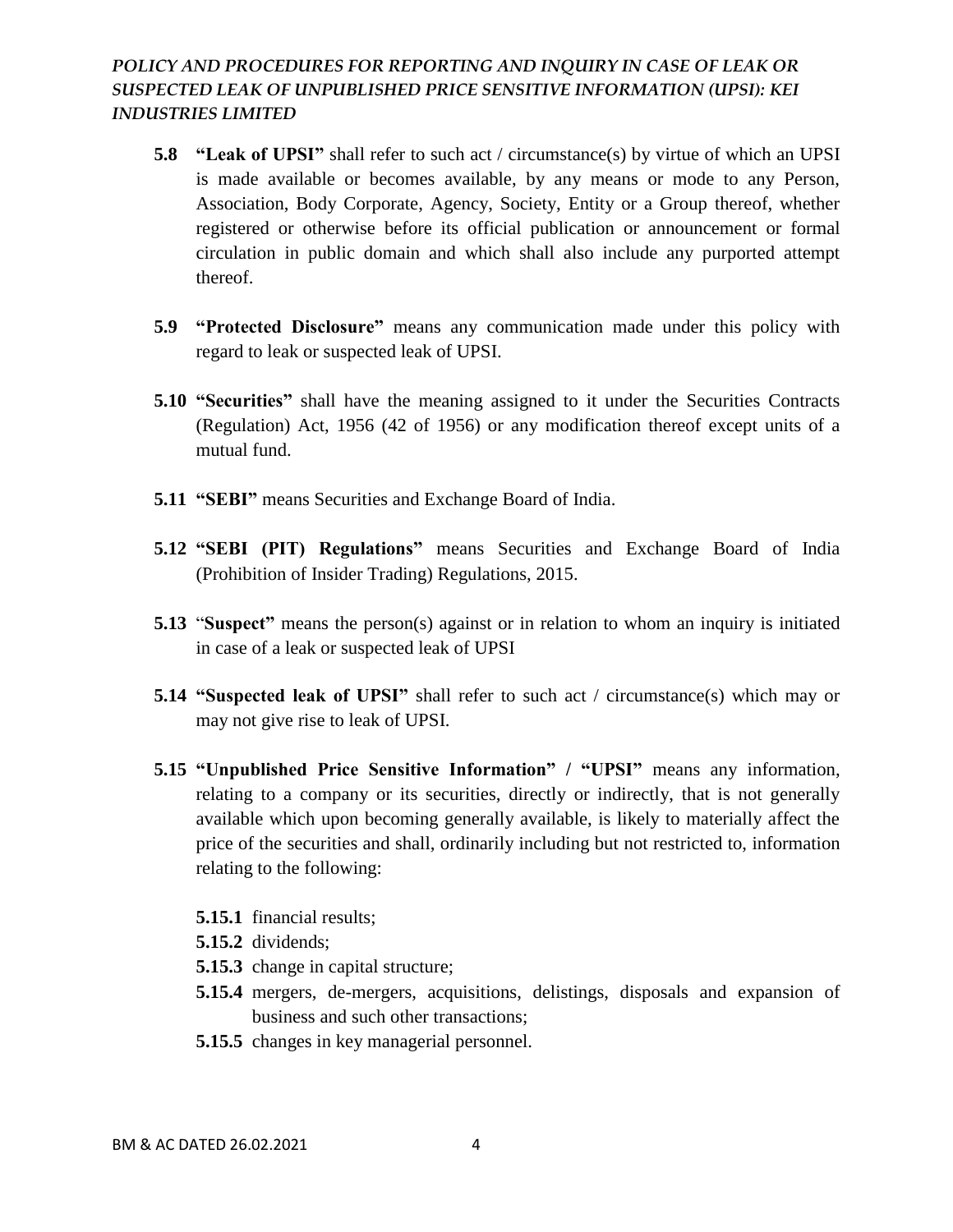- **5.16 "Whistle Blower"** means any person including but not limited to Designated Persons, Employees and Insiders to the Company along with their immediate relatives making a Protected Disclosure under this Policy.
- **5.17 "Whistle Officer"** means an Officer(s) who is / are appointed to conduct detailed investigation of the disclosure received from the Whistle Blower and recommend disciplinary action. Currently, the Head of HR Department/ Head of Legal Function/Chief Financial Officer are appointed as Whistle Officer.

# **6. COMMUNICATION OF PROTECTED DISCLOSURE**

- **6.1** A Whistle Blower is eligible to make Protected Disclosures under the Policy either in the form of a written letter (in closed envelope) or by e-mail under the Policy.
- **6.2** The Protected Disclosures shall be made to the Whistle Officer(s) at the following address:

The Head of HR Department/Head of Legal Functions/Chief Financial Officer Kei Industries Limited Address: D-90, Okhla Industrial Area, Phase-1, New Delhi-110020 Email: [hrn@kei-ind.com,](mailto:hrn@kei-ind.com) [kunal@kei-ind.com](mailto:kunal@kei-ind.com) and [rajeev@kei-ind.com](mailto:rajeev@kei-ind.com)

**6.3** In case the Protected Disclosure is against the Whistle Officer(s), the complaint can be lodged at the following address:

The Chairman-cum-Managing Director KEI Industries Limited Address: D-90, Okhla Industrial Area, Phase-1, New Delhi-110020 Email: [anilgupta@kei-ind.com](mailto:anilgupta@kei-ind.com)

#### **7. ASCERTAINMENT OF PROTECTED DISCLOSURE**

- **7.1** On receipt of Protected Disclosure, the Whistle Officer(s) shall first ascertain whether the information for which Protected Disclosure is made, is of UPSI or not and prepare a report ascertaining the outcome.
- **7.2** The Whistle Officer(s) shall immediately on receipt of the Protected Disclosure may take necessary action and issue necessary guidance / directions to the concerned persons.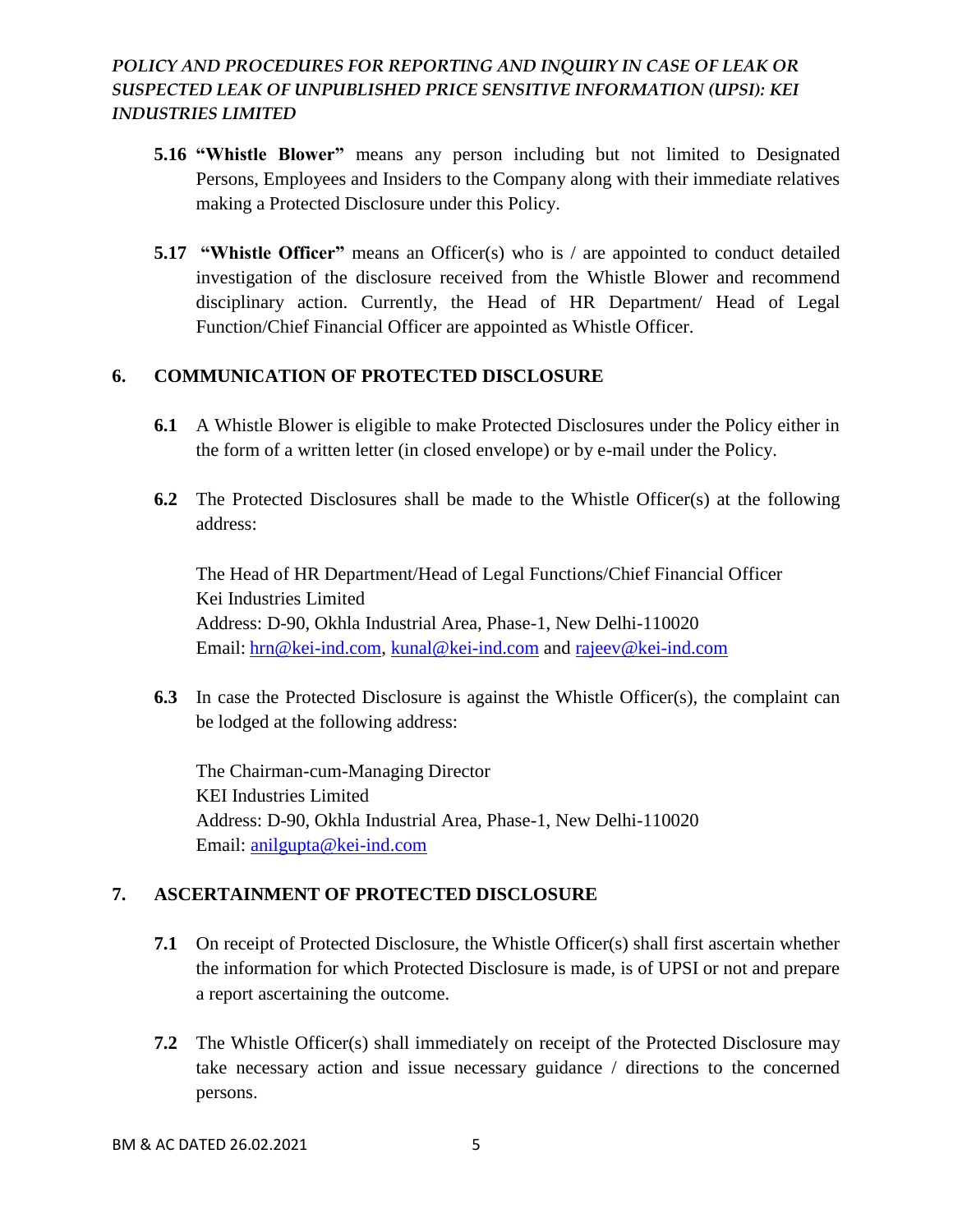**7.3** The Whistle Officer(s) shall endeavor to complete its report within 30 days and shall provide the report immediately to the Managing Director.

#### **8. DISCLOSURE OF ACTUAL OR SUSPECTED LEAK OF UPSI TO SEBI:**

**8.1** The Whistle Officer, after completion of its report, shall ensure that such leaks, inquiries and results shall be promptly intimated to SEBI.

#### **9. TERMS OF REFERENCE OF THE WHISTLE OFFICER(S):**

- **9.1** The Whistle Officer(s) shall be responsible for:
	- **9.1.1** Conducting a preliminary enquiry to ascertain the truth contained in the Protected Disclosure pertaining to actual or suspected leak of UPSI;
	- **9.1.2** Authorising any person, if required, to collect necessary support material;
	- **9.1.3** Considering the facts and circumstances of the case and deciding or giving directions in the matter;
	- **9.1.4** to keep the identity of the Suspect confidential till the completion of inquiry unless it is essentially required for the purpose of investigation;
	- **9.1.5** to provide opportunity of being heard to the Suspect, during the inquiry proceedings; and
	- **9.1.6** Deciding disciplinary action thereon.

#### **10. POWERS OF THE WHISTLE OFFICER(S):**

For the purpose of conducting an inquiry, the Inquiry Committee may:

**10.1** call upon

- **10.1.1** persons to seek clarification or information pertaining to the leak;
- **10.1.2** person(s) involved in originating, processing and dissemination of relevant information;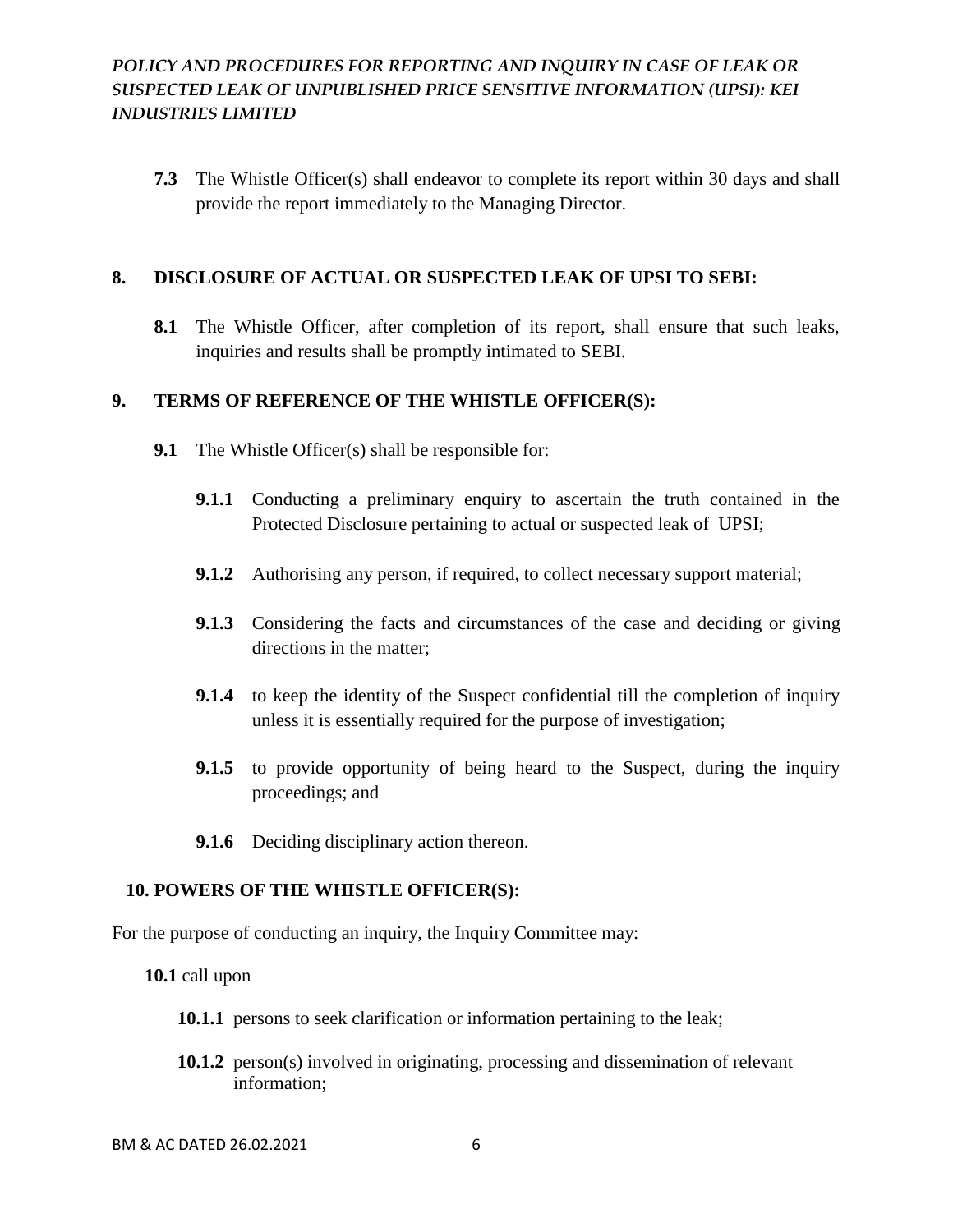- **10.1.3** person(s) who had access to the information;
- **10.1.4** any market intermediaries, fiduciaries and other person(s)/ entity(ies) who have access to UPSI.
- **10.2** At its discretion, invite external investigators / experts
- **10.3** Take interim actions including sending the Suspect on leave, restrict physical access to any records or premises, freeze access to computer systems, electronic devices or emails, etc., during the pendency of the Inquiry.
- **10.4** To take disciplinary action thereon including the wage freeze, suspension, recovery, claw back, termination etc.
- **10.5** Do all such acts, deeds, matters and things as are necessary for the purpose of the conduct of the Inquiry.

#### **11. RIGHTS AND OBLIGATIONS OF THE SUSPECT**

- **11.1** The Suspect shall
	- 11.1.1 Co-operate with the Inquiry Committee during the inquiry process.
	- **11.1.2** Provide necessary clarification and material in his defence.

**11.2** The Suspect has the responsibility to keep the inquiry proceedings confidential and not to interfere with the inquiry. Evidence shall not be withheld, destroyed or tampered with and witnesses shall not be influenced, coached, threatened or intimidated by the Suspect.

**11.3** No allegation of wrongdoing against a Suspect shall be considered as maintainable unless there is evidence in support of the allegation as may be determined by the Inquiry Committee.

**11.4** Be informed of the outcome of the Inquiry.

#### **12. PROCEDURE FOR ENQUIRY IN CASE OF LEAK OF UPSI:**

- **12.1** To take cognizance of the matter:
	- **12.1.1** Enquiry under this Policy shall commence based on the Protected Disclosure received from Whistle Blower.
	- **12.1.2** The Whistle Officer(s) shall take cognizance of the matter and decide as follows: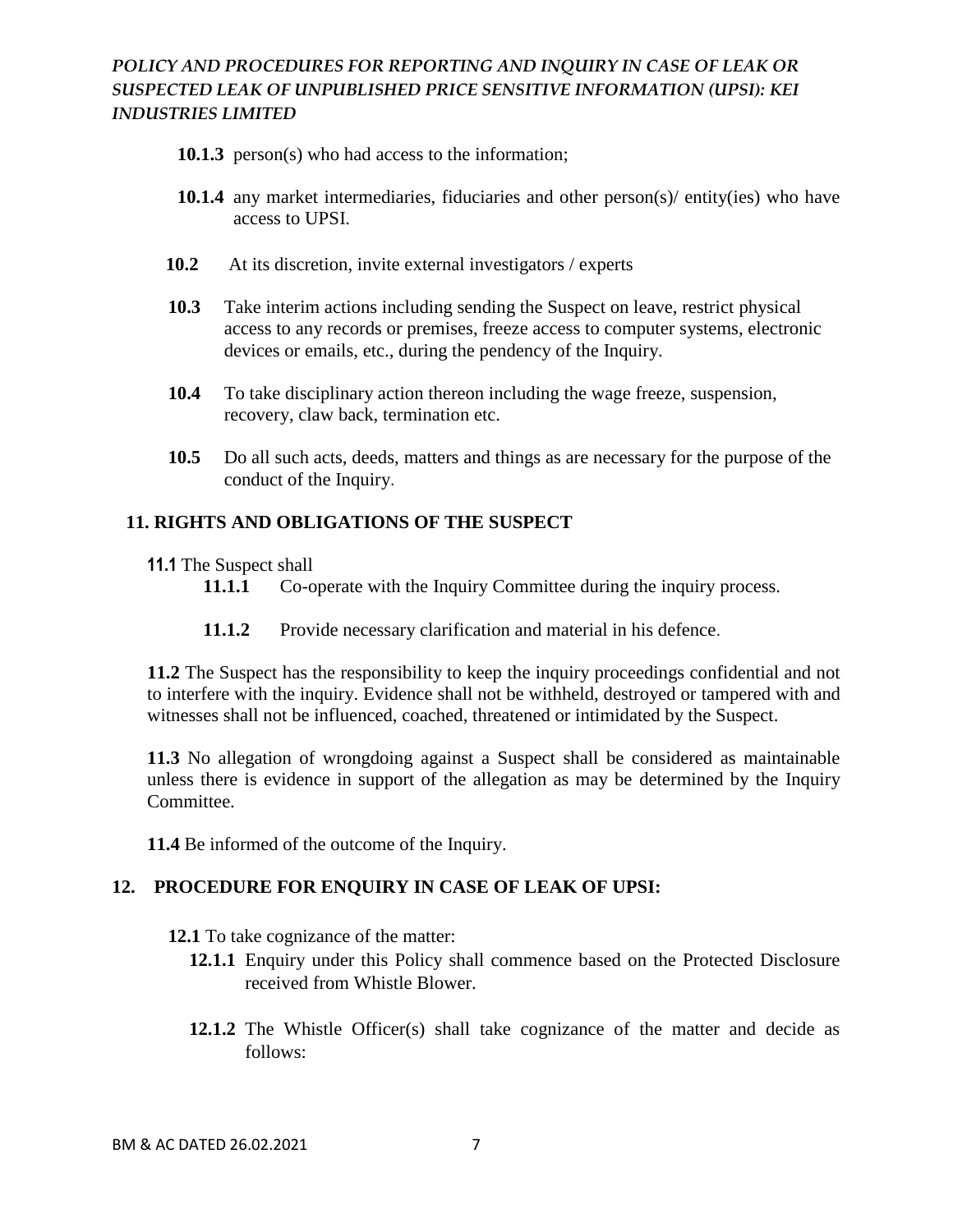- **a.** If the information is found to be untrue, baseless or frivolous, the same may be dismissed;
- **b.** If it is found that the matter requires further investigation, preliminary enquiry may be initiated.
- **12.2** Preliminary Enquiry:
- **12.2.1** Preliminary enquiry is a fact finding exercise to be conducted by the Whistle Officer(s) and/or any other person appointed by the Whistle Officer(s). The object of the preliminary enquiry is to ascertain the truth or otherwise of the allegations contained in the Protected Disclosure and to collect necessary available material in support of the allegations, and thereafter to decide whether there is justification to take disciplinary action.
- **12.2.2** The Whistle Officer(s) shall appoint and/or authorize any person(s), as it may deem fit, to initiate/ conduct an enquiry to collect the relevant facts and material substances on actual or suspected leak of UPSI.
- **12.2.3** The decision to conduct an inquiry is by itself not an accusation and is to be treated as a neutral fact – finding process. The outcome of the investigation may or may not support the conclusion of the Whistle Blower that an improper or unethical act was committed.
- **12.2.4** The identity of Whistle Blower would be kept confidential to the extent possible given the legitimate needs of law and the investigation.
- **12.2.5** The inquiry shall be completed normally within 30 days of the receipt of the Protected Disclosure.
- **12.2.6** On completion of the inquiry, the Whistle Officer(s) shall prepare a report and submit the same to the Managing Director within 15 days as stated in point 7.3 above.
- **12.3** Disciplinary Action:
	- **12.3.1** Based on the inquiry, the Whistle Officer(s) shall take necessary action, including disciplinary action(s) which shall include wage freeze, suspension, recovery, claw back, etc.
- **12.4** Intimation to Audit Committee: